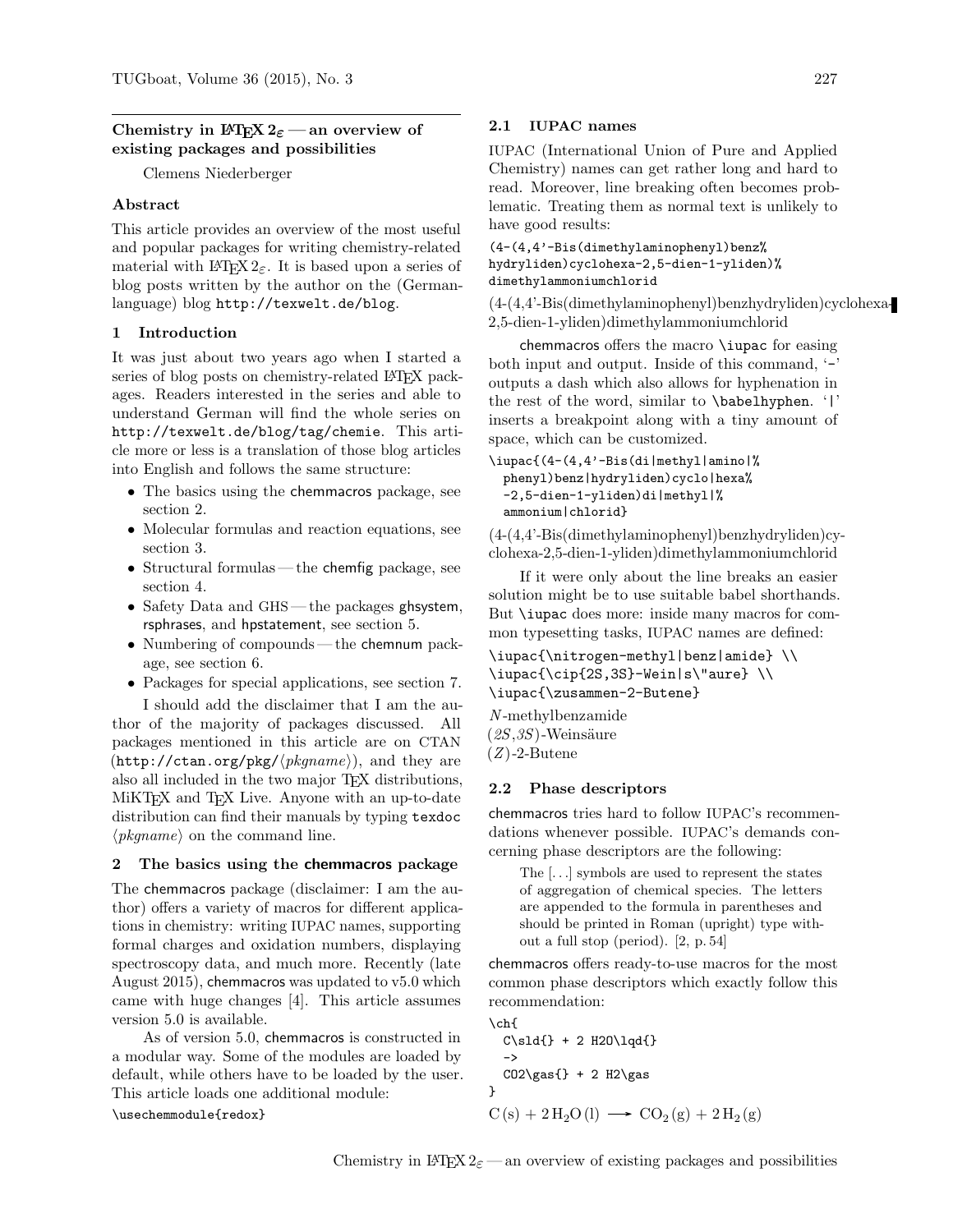| mhchem                                |                                | chemformula             |                              |
|---------------------------------------|--------------------------------|-------------------------|------------------------------|
| $\ce{\text{H20}}$                     | $H_2O$                         | \ch{H20}                | $H_2O$                       |
| $\ce{\text{Sb203}}$                   | Sb <sub>2</sub> O <sub>3</sub> | \ch{Sb203}              | $Sb_2O_3$                    |
| $\ce{\texttt{H+}}$                    | $\rm{H}^{+}$                   | \ch{H+}                 | $H^+$                        |
| \ce{H20}                              | $H_2O$                         | \ch{H20}                | H <sub>2</sub> O             |
| $\ce{\texttt{[AgCl2]}-\}$             | $[AgCl2]$ <sup>-</sup>         | \ch{[AgC12]-}           | $[AgCl2]-$                   |
| \ce{^{227}_{90}Th+}                   | $^{227}_{90}Th+$               | \ch{^{227}_{90}Th+}     | $^{227}_{90}Th$ <sup>+</sup> |
| \ce{S04^2-}                           | $SO_4{}^{2-}$                  | \ch{S04^2-}             | $SO_4^{2-}$                  |
| $\cethinspace$ \ce{KCr(S04)2 * 12H20} | $KCr(SO4)2 \cdot 12 H2O$       | \ch{KCr(SO4)2 * 12 H2O} | $KCr(SO4)2 \cdot 12 H2O$     |

<span id="page-1-1"></span>Table 1: Basic use cases for mhchem and chemformula.

However, for almost every setting chemmacros offers the possibility of customizing the output. The same input with

\chemsetup{phases/pos=sub}

gives another very common way of denoting phases:

$$
C_{(s)} + 2\,H_2O_{(l)} \longrightarrow CO_{2(g)} + 2\,H_{2(g)}
$$

## 2.3 A lot more

Since describing all of chemmacros' features would be rather pointless (they're all described in the manual) and would also exceed the limits of this article, I'll just give one more example before continuing with the next topic.

\ch{ 2 "\OX{o1,Na}" + "\OX{r1,Cl}" {}2 -> 2 "\OX{o2,Na}" {}+ + 2 "\OX{r2,Cl}" {}- } \redox(o1,o2)[->]{\small OX: \ch{- 2 e-}} \redox(r1,r2)[->][-1]{\small RED: \ch{+ 2 e-}}

$$
\begin{array}{c}\n\text{OX:} & -2\,\text{e}^-\n\\ \n2\,\text{Na} + \text{Cl}_2 \longrightarrow 2\,\text{Na}^+ + 2\,\text{Cl}^-\n\\ \n\text{RED:} & +2\,\text{e}^-\n\end{array}
$$

# <span id="page-1-0"></span>3 Molecular formulas and reaction equations — the mhchem and chemformula packages

Two packages need to be mentioned here: mhchem by Martin Hensel and chemformula by me. mhchem has been around for a longer time and thus is better known and probably has a larger user base.

chemformula started as part of the chemmacros package in January 2012 and was released as an independent package in July 2013. It is still closely connected with chemmacros in that chemmacros uses it extensively. Thus, people using chemmacros should use chemformula instead of mhchem in order to have consistent input and output.

Both packages are similar in input and output, but have important differences in both aspects.

<span id="page-1-2"></span>

| <b>Table 2: mhchem's and chemformula's arrows.</b> |
|----------------------------------------------------|
|----------------------------------------------------|

| mhchem              |                       | chemformula              |                          |
|---------------------|-----------------------|--------------------------|--------------------------|
| $\ce{\rightarrow\}$ | $\longrightarrow$     | $\ch{-}$                 | — >                      |
| $\ce{\zeta - \}$    | $\longleftarrow$      | $\ch{-}$                 | $\overline{\phantom{a}}$ |
| $\ce{\leftarrow}$   | $\longleftrightarrow$ | $\ch{<-}$                | $\longrightarrow$        |
|                     |                       | $\ch\{\langle \rangle\}$ | ╼                        |
| $\ce{\leq}$         | $\rightleftharpoons$  | $\ch{<=}$                | $\equiv$                 |
| $\ce{\leq>>}$       | $\rightleftharpoons$  | $\ch{<=}>>$              | $\equiv$                 |
| $\ce{\lt}$ =>}      | $\rightleftharpoons$  | \ch{<<=>}                | 一                        |
|                     |                       | $\ch{-}/$                | $-$ + $\rightarrow$      |
|                     |                       | $\ch{<}-$                | $\leftarrow$             |
| $\ce{\}$            | $=$                   | $\ch{=}=}$               | $=$                      |
|                     |                       | $\ch{}$                  | $\rightarrow$            |

Martin Hensel, the author of mhchem, once described the differences as follows [\[3\]](#page-6-2):

[chemformula's] philosophy is *control to the* user.  $[...]$  mhchem's philosophy, on the other hand, is ease of use.

Both packages mainly provide one macro for the typesetting of chemical formulas and reactions:

- mhchem has  $\ce{\langle input \rangle\}$  and
- chemformula has  $\ch{*input*}.$

Table [1](#page-1-1) shows a brief comparison of basic use cases. The differences are most visible when typeset-

ting reactions:

 $\cethinspace \cethinspace \cethinspace -4$  Na + 2 H2SO4 -> 2 Na2SO4 + 2 H2 ^} \\ \ch{4 Na + 2 H2SO4 -> 2 Na2SO4 + 2 H2 ^}

$$
4\,\mathrm{Na} + 2\,\mathrm{H}_2\mathrm{SO}_4 \longrightarrow 2\,\mathrm{Na}_2\mathrm{SO}_4 + 2\,\mathrm{H}_2\uparrow
$$
  

$$
4\,\mathrm{Na} + 2\,\mathrm{H}_2\mathrm{SO}_4 \longrightarrow 2\,\mathrm{Na}_2\mathrm{SO}_4 + 2\,\mathrm{H}_2\uparrow
$$

You will notice differences in spacing (which is customizable in chemformula) and of course the different arrows. Table [2](#page-1-2) shows the different kinds of arrows both packages provide.

There is much more to be said about both packages but again I'll leave it with this introduction and refer to the respective manuals for details.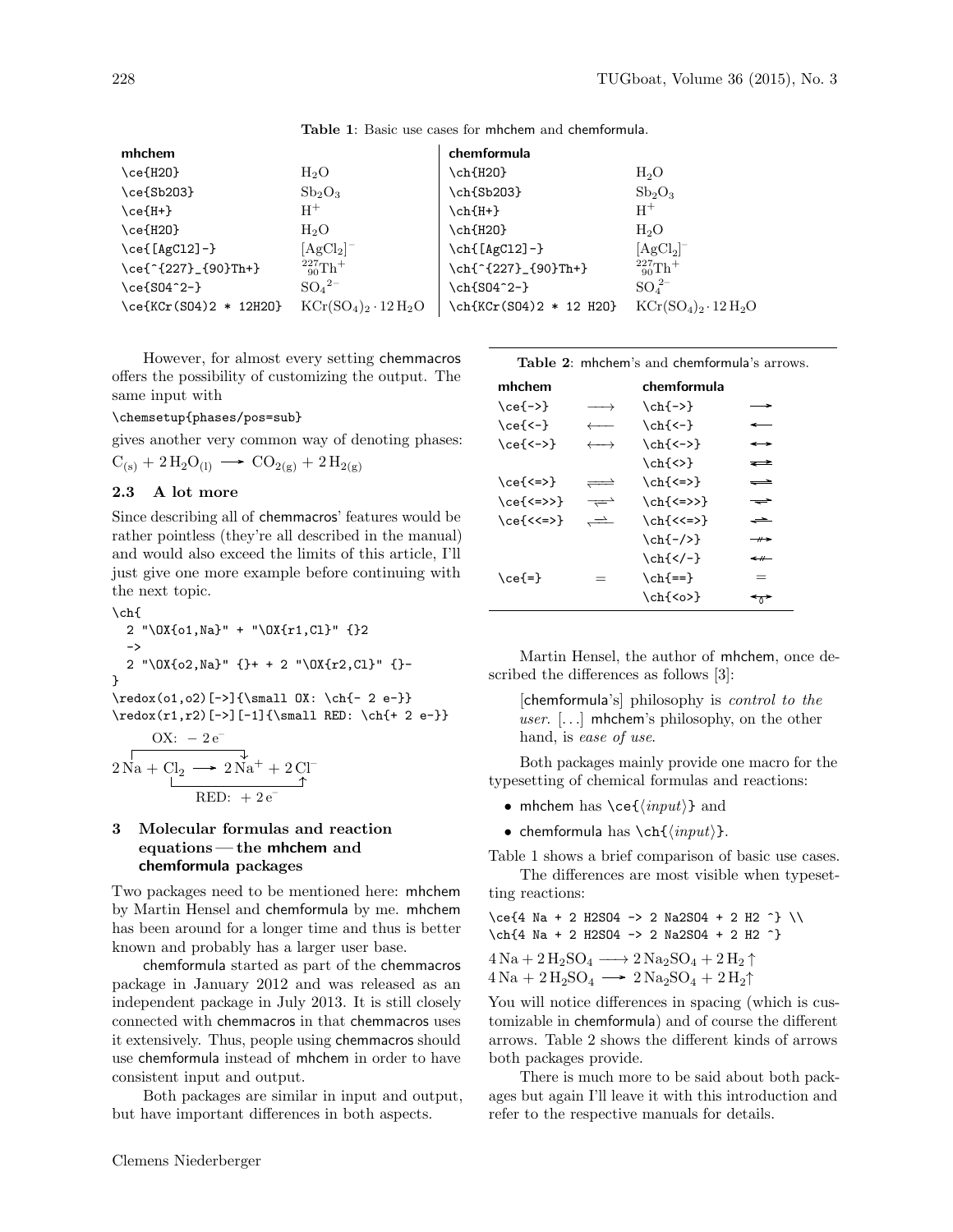### <span id="page-2-0"></span>4 Structural formulas— the chemfig package

Both mhchem and chemformula lack support for showing the complexities of organic compounds. For typesetting structural (skeletal) formulas, the most common way probably is to use an external program like ChemDraw, export the results as images and include those into the LAT<sub>EX</sub> document. However, there are ways to create such formulas and diagrams from within LATEX. To my knowledge there are five packages for doing this. People interested in details can have a look at [\[6\]](#page-6-3). In this article I'll cover only one of them: chemfig by Christian Tellechea. Again this will be a rather brief introduction — the manual has more than 80 pages.

First of all: chemfig is a generic package (it's the only one such among the packages described in this article); it can be used in LAT<sub>EX</sub>, ConT<sub>EXt</sub> and plain TEX.

```
\input chemfig.tex % plain TeX
\usepackage{chemfig} % LaTeX
\usemodule[chemfig] % ConTeXt
```
chemfig uses PGF (TikZ) for drawing the formulas. The most important command is

 $\text{chemfig}{\langle input \rangle}.$ 

The basic rules are simple: letters are atoms and bonds are input as  $-$ ,  $=$ , etc. Atoms are typeset in math mode (more precisely with \printatom which expands to \ensuremath{\mathrm{#1}}) so subscripts can be input as in math:

\chemfig{H-CH\_3}

 $H$  –  $CH<sub>3</sub>$ 

There are a number of different bond types, shown in table [3.](#page-2-1) The appearance can be customized with a number of parameters. All bonds have an optional argument taking a comma-separated list of five parameters, in this order:

- 1. the angle of the bond,
- 2. a scale factor,
- 3. the "departure" atom number,
- 4. the "arrival" atom number, and
- 5. TikZ options for customization of the bond.

The angle can be input in three different ways:

- $\langle \text{integer} \rangle$  denotes an angle in multiples of 45°.
- : $\langle real \rangle$  denotes the angle of the bond counterclockwise (positive) or clockwise (negative) to the horizontal.
- :: $\langle real \rangle$  denotes the angle of the bond counterclockwise (positive) or clockwise (negative) relative to the bond before.

Thus, each of these input lines

<span id="page-2-1"></span>Table 3: chemfig's bond types.

| Input                                                                    | Output                                          |
|--------------------------------------------------------------------------|-------------------------------------------------|
| \chemfig{A-B}                                                            | $A \longrightarrow B$                           |
| \chemfig{A=B}                                                            | $A \equiv B$                                    |
| \chemfig{A~B}                                                            | $A \equiv B$                                    |
| \chemfig{A>B}                                                            | $A \blacktriangleright B$                       |
| \chemfig{A <b}< td=""><td><math>A \blacktriangleleft R</math></td></b}<> | $A \blacktriangleleft R$                        |
| \chemfig{A>:B}                                                           | $A \mathbf{H} \cdots \mathbf{B}$                |
| \chemfig{A<:B}                                                           | $A \cdot \cdot \cdot \cdot \cdot \cdot \cdot B$ |
| \chemfig{A> B}                                                           | $A \geq B$                                      |
| \chemfig{A< B}                                                           | $\Delta \ll$<br>B                               |

 $\Lambda(-[2]H)(-[6]H)-H$ \chemfig{H-C(-[:90]H)(-[:-90]H)-H} \chemfig{H-C(-[::90]H)(-[::-90]H)-H} gives the same output:



The last example also demonstrates how branching is done: surround the branch with parentheses.

\chemfig{-[:30]-[::-60]-[::60]}

\par\bigskip \chemfig{-[:30]-[::-60](-[::-60])-[::60]}



Making rings is also quite easy:



Personally, I find this syntax very intuitive — indeed much more intuitive than some of the other packages mentioned in [\[6\]](#page-6-3)— and it can be learned very fast.

I hope that the examples so far give a basic idea of chemfig's usage. To conclude this section, figure [1](#page-3-1) shows an example of a more complicated scheme created with chemfig, to give you a larger impression of what is doable with the package. The code for the example can be seen in [\[5\]](#page-6-4).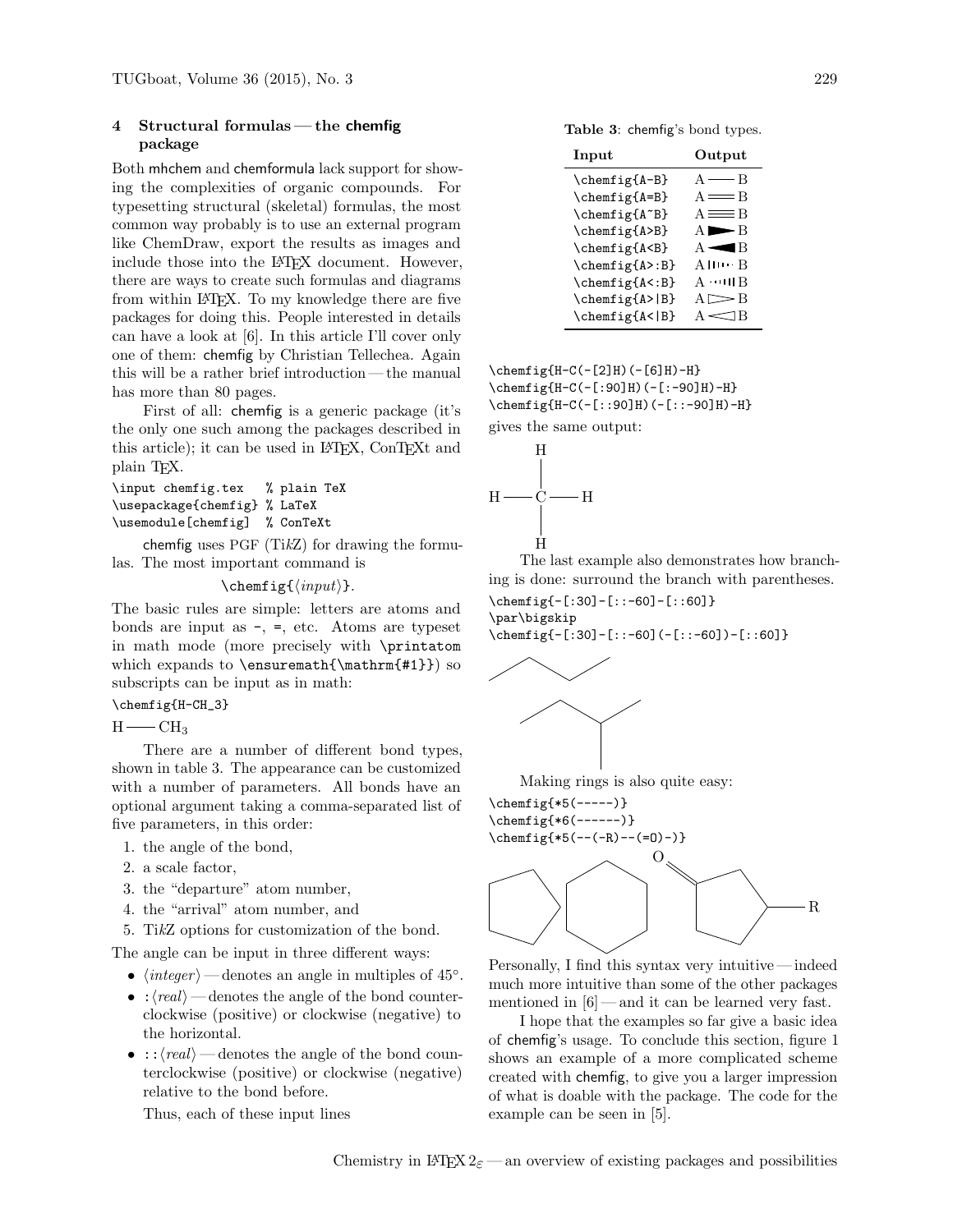

<span id="page-3-1"></span>Figure 1: An example of using chemfig to create more complicated diagrams.

### <span id="page-3-0"></span>5 Safety data — the rsphrase, hpstatement, and ghsystem packages

Every student of chemistry knows the safety data phrases coordinated in the Globally Harmonized System of Classification and Labelling of Chemicals, in short, GHS. This system defines H (hazard) and P (precaution) statements. Before this became the standard there were R (risk) and S (safety) statements.

The R and S statements are available through the rsphrase package by Martin Hensel:

```
The statement \rsnumber{R34}
```

```
is '\rsphrase{R34}'
```
The statement R 34 is 'Causes burns.'

Its usage is described in mhchem's manual.

The usage of the hpstatement by the same author also is described in mhchem's manual. The package provides support for the H and P statements of the GHS. It is a bit unfortunate that the package has

#### \RequirePackage{babel}

which forces the user to use the babel package and provide a language option.

The statement \hpnumber{H200} is ''\hpstatement{H200}''

The statement H200 is "Unstable explosives."

There is another package for GHS statements, ghsystem by me, which is a little bit older than hpstatement. It also provides an interface to get the statements per number.

The statement \ghs[hide]{h}{200}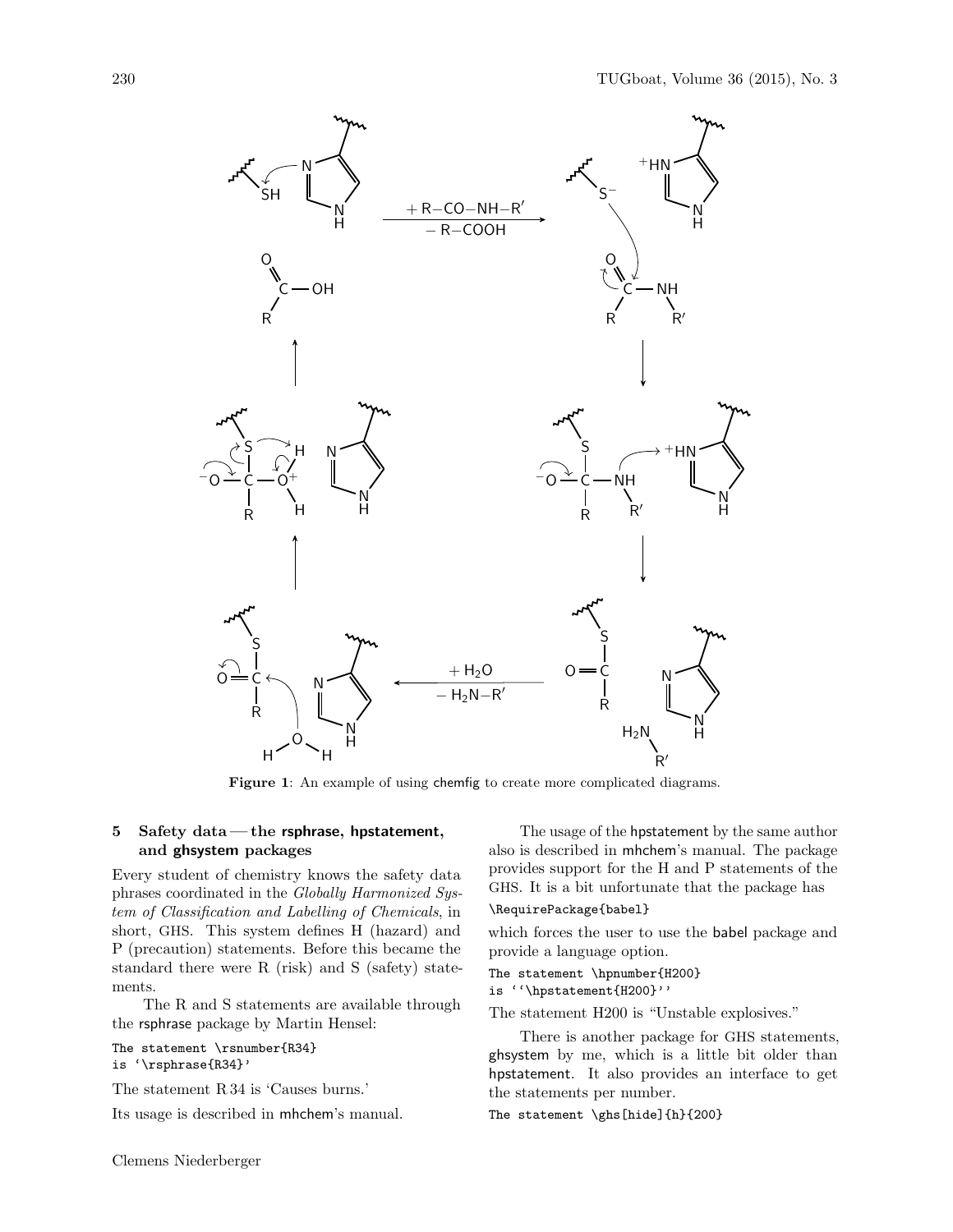is ''\ghs\*{h}{200}'': \par \ghs{h}{200}

The statement H200 is "Unstable explosives.": H200: Unstable explosives.

In addition it provides the possibility of inserting the GHS pictograms.

```
\ghspic{skull}
\ghspic{flame}
\ghspic{aqpol}
```
Those pictograms are available as JPG, EPS, PNG, and PDF. There are plans to eventually provide the pictograms as TikZ pictures.

### <span id="page-4-0"></span>6 Numbering compounds — the chemnum package

It is a common task for chemists to refer to compounds with numbers. There are a number of packages for this task but the most flexible one is chemnum (again by me).

The basic usage is simple: add  $\emptyset$ where you want the number:

This is about \ch{CH3-CH2-OH} (\cmpd{ethanol}). \cmpd{ethanol} is used\ldots

This is about  $\text{CH}_3-\text{CH}_2-\text{OH}$  (1). 1 is used...

Upon the first usage of ID  $\langle id \rangle$  the command will create a new number for the compound. Later uses will then refer to this number. For usage in section titles or captions a version with optional + ( $\emptyset$ ) can be used to refer to the compound without creating the number. There is also a starred version which will create the number but prints nothing. In this respect the syntax is the same as in the older package chemcompounds by Stephan Schenk.

chemnum also natively supports "sub-labelling":  $\emptyset\{\langle id \rangle \ldots \langle sub_id \rangle\}.$ 

Both  $\langle id \rangle$  and  $\langle sub\_id \rangle$  may be comma-separated lists. If  $\langle sub\_id \rangle$  is a list it must be enclosed in braces.

```
\setatomsep{2em}
\chemname
 {\chemfig{*6([----(-R)=-)}}{\cmpd{benzene.{H,Me,OH,NH2}}}
\begin{tabular}{lll}
   & \ch{-R} & Name \Upsilon\midrule
  \cmpd[sub-only]{benzene.H} & \ch{-H}
   & Benzene \\
  \cmpd[sub-only]{benzene.Me} & \ch{-CH3}
   & Toluene \\
  \cmpd[sub-only]{benzene.OH} & \ch{-OH}
   & Phenol \\
  \cmpd[sub-only]{benzene.NH2} & \ch{-NH2}
   & Phenylamine (Aniline)
\end{tabular}
```

| R      |   |              |                                            |
|--------|---|--------------|--------------------------------------------|
|        |   | $-R$         | Name                                       |
|        | a |              | -H Benzene                                 |
|        | b |              | $-CH_3$ Toluene                            |
| $2a-d$ | c | $-OH$ Phenol |                                            |
|        |   |              | $d$ -NH <sub>2</sub> Phenylamine (Aniline) |

This example shows that by default lists of sublabels are compressed. This can be turned off with an option.

\cmpd{benzene.{H,Me,OH,NH2}} \setchemnum{compress=false} \cmpd{benzene.{H,Me,OH,NH2}}

### 2a–d 2a,b,c,d

When you have a list of labels which contains an  $\langle id \rangle$  more than once but with different sublabels, each entry will be printed on its own:

#### \cmpd{a,b.{A},c,b.{B,C},a}

#### 3, 4a, 5 and 4b,c

However, there is an option to merge those different entries into one:

\setchemnum{merge=true} \cmpd{a,b.{A},c,b.{B,C},a}

3, 4a–c and 5

What we have not seen yet in the above examples is that lists are sorted as well:

```
\cmpd{a,b,c,b,a,ethanol,benzene} vs.\@
\cmpd{a}, \cmpd{b}, \cmpd{c}, \cmpd{b},
\cmpd{a}, \cmpd{ethanol} and \cmpd{benzene}
```
1, 2, 3, 4 and 5 vs. 3, 4, 5, 4, 3, 1 and 2

### <span id="page-4-1"></span>7 Packages for special applications

The number of packages available for support of chemistry-related topics is quite large. Both CTAN (<http://ctan.org/topic/chemistry>) and I, on my blog (<http://mychemistry.eu/known-packages/>), maintain a list of packages related to chemistry. The lists differ slightly, mostly because I also include fringe cases, e.g., packages which may belong more to biology than to chemistry. In this section I pick a few of my packages and will present them extremely briefly:

- bohr
- elements
- endiagram
- modiagram
- chemgreek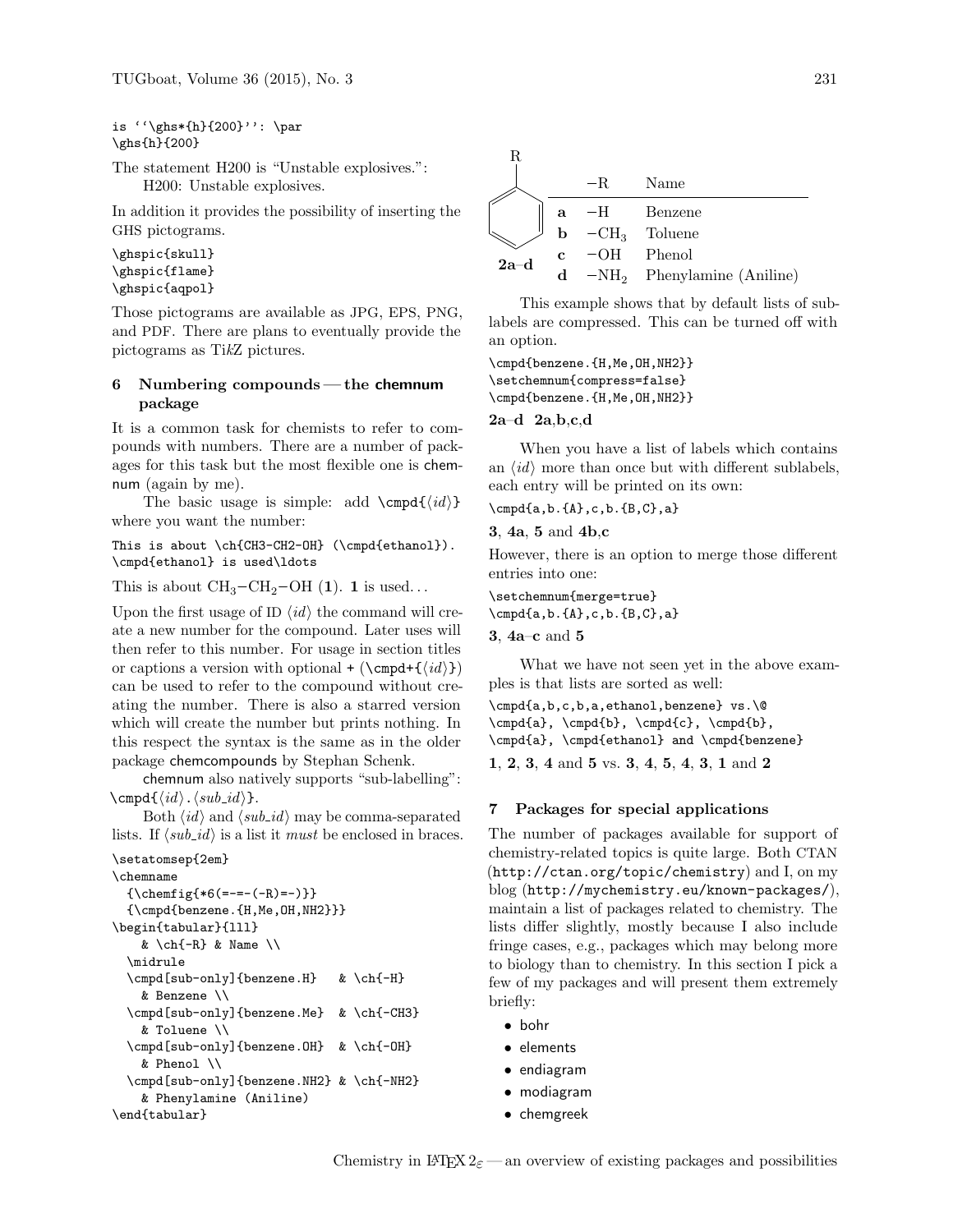# 7.1 The bohr package

The package bohr was created as an answer to a question on <http://tex.stackexchange.com> [\[1\]](#page-6-5). It provides a simple way of drawing atomic orbitals according to the Bohr model:

\bohr{3}{Li}



### 7.2 The elements package

The elements package is rather new (released in June 2015). From its abstract:

This package provides means for retrieving properties of chemical elements like atomic number, element symbol, element name, electron distribution or isotope number. Properties are defined for the elements up to the atomic number 112.

The following example gives a short impression of its capabilities:

```
\elementname{Cu} \\
\elementname{11} \\
\atomicnumber{U} \\
\elconf{Cl} \\
\savemainelementisotope\foo{C}\foo
```
Copper Sodium  $92$  $1s^22s^22p^63s^23p^5$ 12

# 7.3 The endiagram package

The endiagram package lets you create potential energy curve diagrams.

\begin{endiagram} \ENcurve{1,4,0} \end{endiagram}



A more advanced example:

```
% preamble:
% uses 'siunitx' (loaded by 'endiagram')
\DeclareSIUnit{\calory}{cal}
\sisetup{per-mode = fraction}
% document:
\ENsetup{
  y-label = above,
  energy-step = 100,
  energy-unit = \kilo\calory\perpmole,
  energy-unit-separator = { in } ,
  calculate = false ,
  AddAxisLabel/font = \footnotesize
}
\begin{endiagram}[scale=1.2]
  \ENcurve{2.232,4.174,.308}
  \AddAxisLabel*{0;1;2;3;4}
  \ShowEa[label,connect={draw=none}]
  \ShowGain[label]
\end{endiagram}
 E in \frac{\text{kcal}}{\text{mol}}
```


### 7.4 The modiagram package

Like the bohr package, the modiagram package was created as an answer to a question on [http://tex.](http://tex.stackexchange.com) [stackexchange.com](http://tex.stackexchange.com) [\[7\]](#page-6-6). It offers an interface for drawing molecular orbital diagrams based on TikZ.

```
\begin{MOdiagram}[labels,names,style=square]
 \atom[N]{left}{
   2p = \{0; up, up, up\}}
 \atom[O]{right}{
   2p = {2; pair, up, up}}
 \molecule[NO]{
   2pM0 = {1.8, .4; pair, pair, pair, up}}
\end{MOdiagram}
```